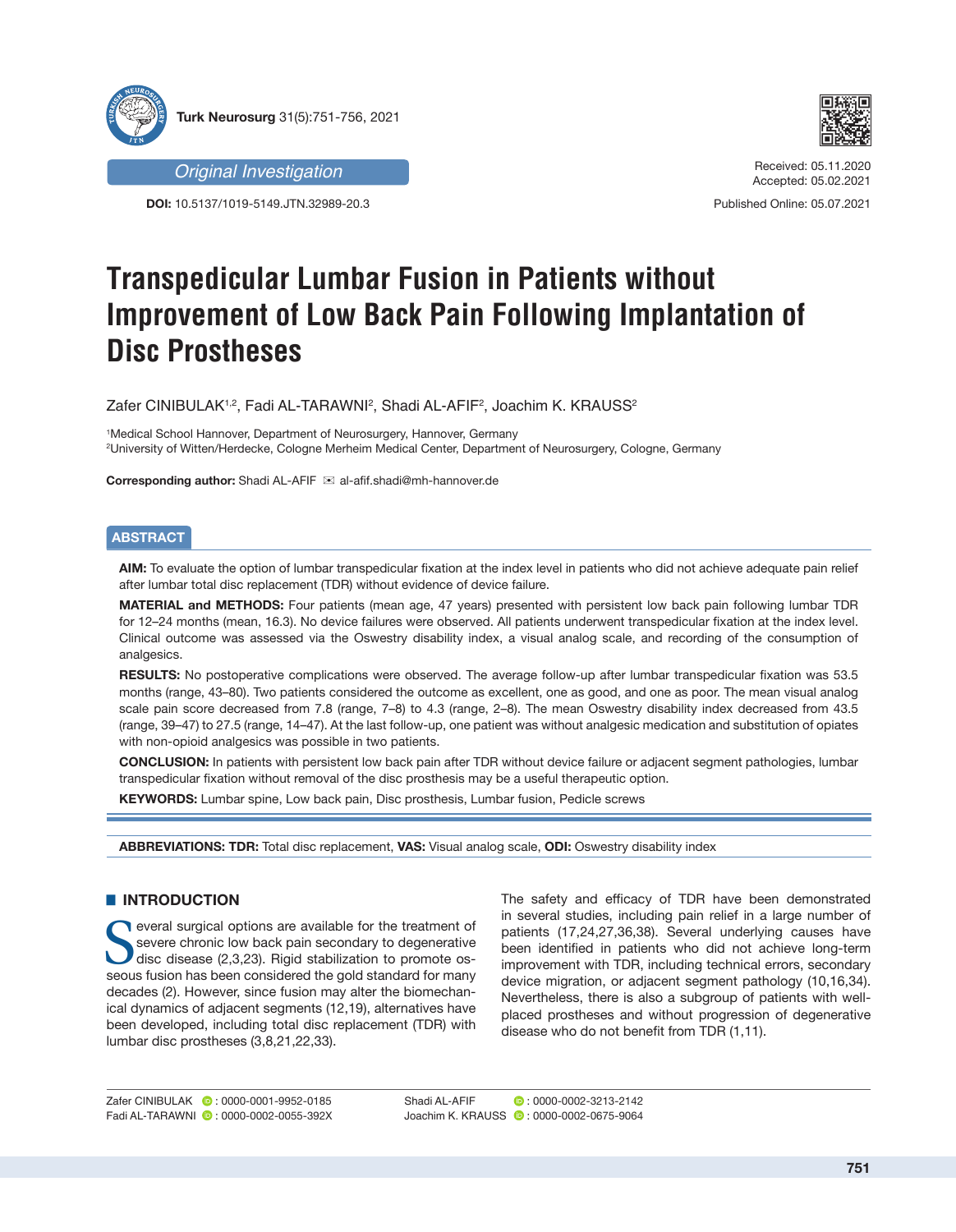Re-operations after TDR have been reported to be necessary for a broad range from 0–33 % of patients in different studies (8,13,18,26,35,38). Limited data are available on the outcome in patients who underwent posterior fixation only after failed TDR with partially conflicting results (1,35). Here, we evaluated the option of secondary lumbar transpedicular fixation without revision of the lumbar prosthesis in patients who did not obtain appropriate benefit after lumbar TDR and had no evidence of device failure or adjacent segment morbidity.

## █ **MATERIAL and METHODS**

Four patients with persistent low back pain after lumbar TDR were included in this study. The primary inclusion criteria were previous implantation of a lumbar disc prosthesis, persistent low back pain for more than 12 months after surgery, no adjacent level pathologies, and no device migration since implantation. The disc prostheses were all implanted in other hospitals and the patients were admitted to our department for revision surgery. The types of disc prostheses included the Maverick and Sofamor Danek systems.

Clinical presentation was evaluated using a visual analog scale (VAS) for low back pain and the Oswestry disability index (ODI) (9). For the VAS, the patients were asked to classify their pain intensity on an 11-point scale, where 0 indicates no pain and 10 indicates the worst imaginable pain. For the ODI, the patients assessed the level of pain impairment for different physical activities including sleep, self-care, sexual activity, social life, and traveling. Responses to all the questions were scored from 0 to 5. The scores of all sections were added and divided by 50 (corresponding to the total possible score). The result was multiplied by 100 to obtain the percentage score. Zero corresponds to no restriction, and 100 % corresponds to a maximal handicap (9).

All patients underwent standard imaging examinations, including myelography and postmyelo-computed tomography (CT) with flexion-extension X-rays. Secondary lumbar transpedicular fixation was performed with polyaxial titanium screws (Expedium DePuy Synthes; Warsaw, Indiana, USA) and autologous bone was used for fusion. Follow-up was assessed in an outpatient setting and the last follow-up information was obtained through telephone interviews.

Statistical analysis included descriptive statistics. A paired t-test was used to assess the statistical significance of the improvement before and after surgery. Alpha was set to 0.05. Statistical analyses were performed using JMP® 14 Pro 14.3.0 (SAS Institute Inc., Cary, NC, USA).

### █ **RESULTS**

The mean age was 47 years (range, 30–58 years) at the time of the second surgery (Table I). Two patients were women and two were men. The average time from lumbar TDR surgery to lumbar transpedicular fixation was 16.3 months (range, 12–24 months). Primary surgeries were performed in other hospitals and all patients were referred for evaluation of additional treatment. Lumbar TDR was performed for severe refractory chronic back pain in all instances. Two patients presented with degenerative disc disease at level L5/S1 without previous surgery, one patient had persistent pain after three disc surgeries at level L4/5, and one patient had chronic pain after four disc surgeries at levels L4/5 and L5/S1.

Myelography and postmyelo-CT showed facet joint arthrosis at the level of the implanted disc prosthesis in all patients. An example of this is shown in Figure 1A, B. There was no osteochondrosis or facet joint arthrosis of the adjacent segments. There was a slight axial prosthesis displacement that had been present since the initial surgery in patients 1 and 2 (Figure 2A-H), whereas disc spaces were unremarkable in patients 3 and 4.

There were no neurological deficits or signs of neuropathic pain syndromes. All patients received opioids at the time of presentation at various dosages. The mean VAS score was 7.8 (range, 7–8), and the mean ODI was 43.5 (range, 39–47) (Table I).

Lumbar transpedicular fixation was performed only at the level of the implanted prostheses. Pedicle screws were inserted using fluoroscopy. Autologous bone fragments obtained from dorsal decompression at the index level were added as posterolateral grafts to prompt fusion. No additional segments were fused. Each secondary lumbar transpedicular fixation surgery was uneventful. Postoperatively, no new neurological deficits were observed. The average follow-up after lumbar transpedicular fixation was 53.5 months (range, 43–80 months). At the latest follow-up, two patients considered their outcome as excellent, one as good, and one as poor (patient with bisegmental procedure). There were long-term decreases in both VAS and ODI. At the last follow-up, the mean VAS score

**Table I:** Visual Analog Scale (VAS) and Oswestry Disability Index (ODI) Scores in Four Patients With Previous Disc Replacement Surgery for Chronic Back Pain, Prior to Transpedicular Fixation and at the Last Available Follow-Up

| <b>Patients</b> | Age | Gender | Visual analogue scale (back pain)               |                | <b>Oswestry Disability Index</b>                |                |
|-----------------|-----|--------|-------------------------------------------------|----------------|-------------------------------------------------|----------------|
|                 |     |        | <b>Before lumbar</b><br>transpedicular fixation | Last follow-up | <b>Before lumbar</b><br>transpedicular fixation | Last follow-up |
|                 | 42  | M      |                                                 |                | 39                                              | 14             |
| 2               | 58  |        | 8                                               | 5              | 46                                              | 33             |
| 3               | 30  |        | 8                                               | 8              | 47                                              | 47             |
| 4               | 58  | M      |                                                 |                | 42                                              | 16             |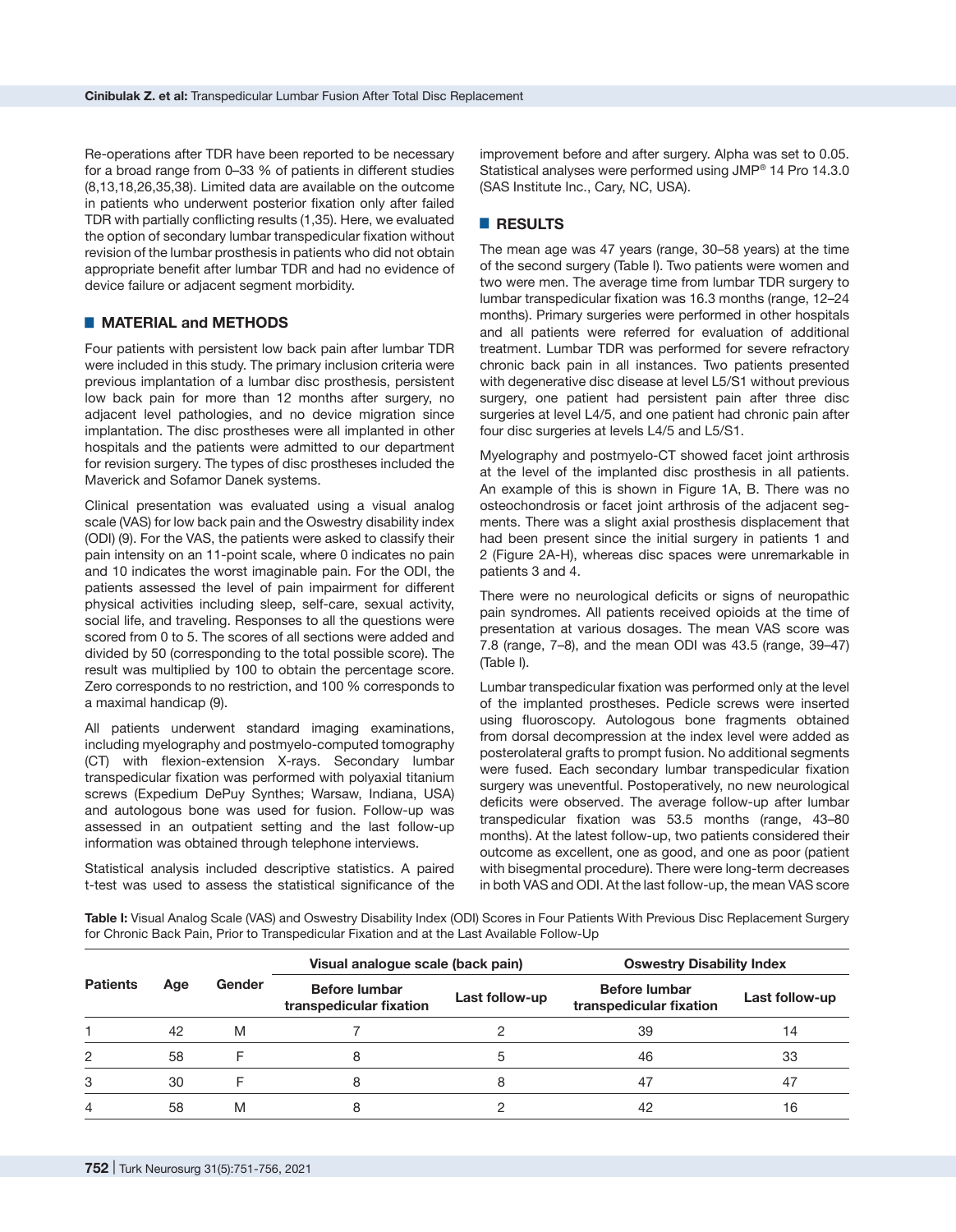

**Figure 1:** Sagittal reconstructions of computed tomography scans in the bone window mode (**A:** right side, **B:** left side) of patient 1 show marked degeneration of the facet joints at the index level after total disc replacement before transpedicular fixation, more pronounced in the right side.



**Figure 2: A–H:** Lateral X-rays before **(A–D)** and after **(E–H)** lumbar transpedicular fixation in four patients with an implanted lumbar total disc replacement.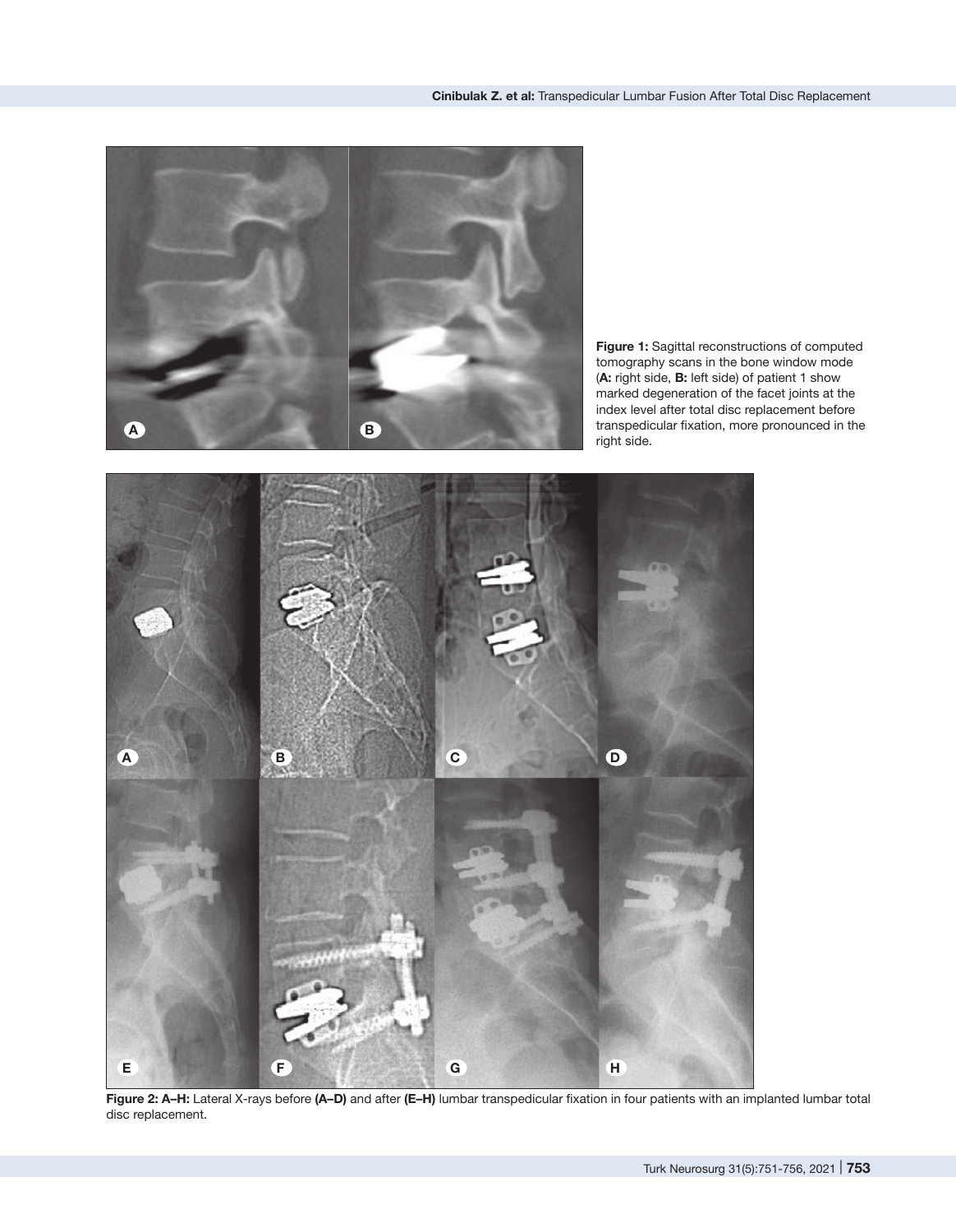was 4.25 (range, 2–8) and the average ODI was 27.5 (range, 14–47) (Table I). The paired-differences statistics in VAS and ODI revealed statistically significant mean differences  $(± 95$ % confidence intervals of  $-3.5 \pm 4.21$  (p=0.0386), and  $-16$  $\pm$  19.4 (p=0.0393) for VAS and ODI, respectively (one-sided alternative hypothesis: mean  $< 0$ , df=3)).

The patient with a previous bisegmental procedure who did not benefit from lumbar transpedicular fixation could not reduce the analgesic medication because of substance dependence. In two patients it was possible to replace opioids with nonsteroidal analgesics. One patient did not take any medications at all anymore.

Postoperative lumbar radiography showed a regular position of the pedicle screws and the same position of the lumbar TDR without dislocation. Follow-up imaging studies did not reveal signs of screw loosening in any patient.

#### █ **DISCUSSION**

Although TDR has attracted considerable attention in recent years and randomized studies comparing TDR with fusion surgery have proven TDR to be non-inferior, the definite role of TDR still needs to be defined and it also remains to be determined whether TDR indeed avoids adjacent segment morbility (3,6,10,24,30,33). Interestingly, meta-analyses on the subject have conflicting results (6). More recently, studies have shown consistently greater improvement with TDR than with arthrodesis using new prosthesis technology (13,39).

There are multiple causes for unsatisfactory results after TDR, including wrong indications, poor implantation technique, and improper positioning of the implant on one hand, but also device-related complications such as subsidence, vertebral body fractures, polyethylene extrusion, and problems due to polyethylene wear on the other hand (4,35). In a series of 75 patients with persistent low back pain after insertion of SB Charite lumbar disc prostheses, disc prosthesis subsidence was noted in 39 instances, adjacent disc degeneration in 36, facet joint degeneration in 25, inappropriate size of disc prosthesis in 24, lumbar scoliosis in 11, breakage of the metal wire around the core in 10, disc prosthesis migration in 8, wear of the disc prosthesis in 5, and subluxation of the polyethylene core and severe osteolysis in one patient (29).

The causes for the lack of improvement with well-placed prostheses in a subset of patients after TDR remains unclear (1), but facet joint degeneration has been suggested as a major possible cause (35). Remarkably, facet joint degeneration was also present in all patients in our series. In this regard, it has been proposed to use test infiltration of the corresponding facet joint to select patients for surgery (31).

The exact causes why the four patients in our study did not have long-term benefits from TDR surgery remain unknown. A common finding, however, was facet joint arthrosis at the level of the surgery. Remarkably, facet joint degeneration at the index segment was also considered as the main cause for TDR failure in a previous study (37).

The incidence of index level facet joint degeneration after TDR at two-year follow-up was 29% in another study (25). Inadequate restoration of physiological kinematics with an increased load of the facet joints at the index level may be a major factor (36). Biomechanical studies have shown that disc prostheses result in an increased static load of the facet joint at the index level even in well-placed prostheses (7). The abnormal sagittal balance after TDR may lead to an increase in facet load (32). To unload the index facet joints and to achieve sagittal balance, some authors recommended more posterior positioning of the disc prostheses. Particularly, lateral displacement of the disc prosthesis with abnormal coronal balance may lead to an increase in index facet load, even if there is only a slight lateral displacement.

Different concepts of disc prostheses may also influence the facet load. Disc prostheses are constructed as constrained devices with low ranges of motion or as unconstrained prostheses with larger ranges of motion. During movement, unconstrained prostheses share more load with the surrounding structures. Thus, unconstrained prostheses may increase the index facet joint load (18,20). Constrained prostheses, however, with low ranges of motion can unload the index facet joints which may increase the risk of adjacent level degeneration.

There is no agreement about the best option for the treatment of unsatisfactory results after TDR. While there is a need to replace the prosthesis in patients with device failures and anterior or posterior displacements, cases with subsidence or unremarkable findings might also be suitable for posterior stabilization. There is great variability in the proportion of patients who undergo either treatment in different studies (4,5,18,28,29). Selection criteria specifying which approach should be favored upon revision surgery have been only partially outlined, and the follow-up reporting on outcomes after salvage surgery is limited (13).

Overall, the results of revision surgery after failed TDR surgery have been very variable, with some studies reporting large improvements in several scores (31), while poor clinical outcomes have been described in other studies (11). In addition, the type of revision surgery has not been specified in several studies (18). In general, most groups favor an anterior approach for revision surgery (5,28,29). It has been speculated that anterior approaches with removal of the disc prosthesis would be superior to posterior lumbar fusion only, since it was hypothesized that it would be advantageous to remove the periprosthetic tissue (29). However, there are no comparative studies that support this concept.

Revision surgery via anterior or lateral approaches can be complicated by scar tissue and adhesions of previously mobilized abdominal vessels during the index procedure. The lumbar TDR has to be removed completely and is usually replaced by a bone graft. It is associated with a higher approach-related complication rate (4,14,15,35), including intraoperative vascular injury, retrograde ejaculation, impotence, retroperitoneal fibrosis, muscle hematoma, pancreatitis, femoral nerve palsy, pseudomeningocele, and latissimus dorsi rupture.

There is a lack of long-term follow-up data of salvage surgery via lumbar transpedicular fixation without removal of the lumbar disc prosthesis (1,27,29,35). In one of the few studies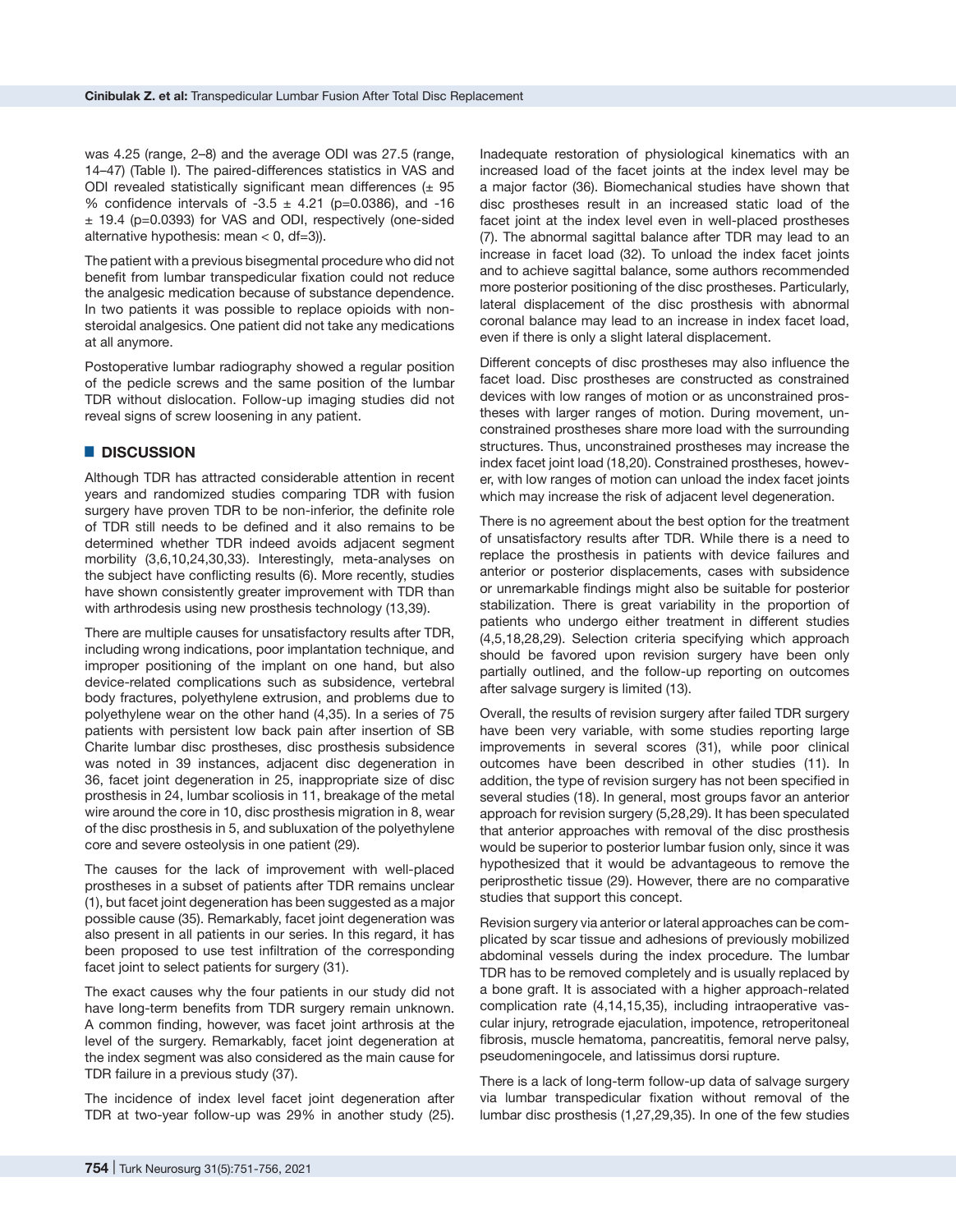providing detailed individual clinical outcomes after posterior fixation without TDR replacement as a salvage procedure for failed TDR, no improvement was achieved in three patients (1). In a series of 37 patients who underwent repeat surgery after failed TDR, 15 patients underwent lumbar transpedicular fixation only without removal of the TDR. In 22 patients, disc prostheses were removed via an anterior approach and the gap between the vertebral bodies was filled with an autologous strut graft, often supplemented by posterior fixation (29). Changes in the VAS and ODI were comparable within groups, although the results after disc removal were considered slightly better. Only patients with a follow-up period of at least one year were included but the exact length of follow-up was not stated. In a study on long-term follow-up for five to ten years after TDR, re-operations were performed in 16 % of patients of an initial cohort of 201 patients (35). Posterior instrumentation for fusion was used in a larger proportion of patients than anterior revision surgery. However, the differences in surgical outcomes and the length of followup after revision surgery were not outlined in detail.

Our study shows that patients with unsatisfactory results after TDR may achieve additional long-term benefit after secondary posterior stabilization and fusion. It also demonstrates that even in patients with suboptimal TDR placement there is no need to replace the prosthesis.

#### █ **CONCLUSION**

Although the number of patients in our study was small, it shows that fusion is superior to TDR in some patients. A subset of patients, who do not achieve appropriate relief of low back pain after TDR despite seemingly well-placed disc prostheses and who have no signs of adjacent segment pathology, may benefit from salvage surgery via posterior transpedicular fixation without anterior disc replacement. This strategy has a lower risk of side effects. However, comparative studies and more evaluations of long-term outcomes are needed to confirm these findings.

### █ **ACKNOWLEDGMENTS**

We thank Hans H. Heissler for his expert help with the statistical analyses.

#### █ **REFERENCES**

- 1. Alahmadi H, Deutsch H: Outcome of salvage lumbar fusion after lumbar arthroplasty. Asian Spine J 8(1):13-18, 2014
- 2. Andersen T, Videbaek TS, Hansen ES, Bünger C, Christensen FB : The positive effect of posterolateral lumbar spinal fusion is preserved at long-term follow-up: A RCT with 11-13 year follow-up. Eur Spine J 17(2):272-280, 2008
- 3. Berg S, Tullberg T, Branth B, Olerud C, Tropp H: Total disc replacement compared to lumbar fusion: A randomised controlled trial with 2-year follow-up. Eur Spine J 18(10):1512– 1519, 2009
- 4. Bertagnoli R, Zigler J, Karg A, Voigt S: Complications and strategies for revision surgery in total disc replacement. Orthop Clin North Am 36(3):389-395, 2005
- 5. Cheng WK, Jadhav V, Palmer DK: A novel modification for removal of the polyethylene core in artificial disc retrieval using a transpsoas minimally invasive technique. J Neurosurg Spine 14(4):466-469, 2011
- 6. Ding F, Jia Z, Zhao Z, Xie L, Gao X, Ma D, Liu M: Total disc replacement versus fusion for lumbar degenerative disc disease: A systematic review of overlapping meta-analyses. Eur Spine J 26(3):806-815, 2017
- 7. Dooris AP, Goel VK, Grosland NM, Gilbertson LG, Wilder DG: Load-sharing between anterior and posterior elements in a lumbar motion segment implanted with an artificial disc. Spine (Phila Pa 1976) 26(6):E122–E129, 2001
- 8. van den Eerenbeemt KD, Ostelo RW, van Royen BJ, Peul WC, van Tulder MW: Total disc replacement surgery for symptomatic degenerative lumbar disc disease: A systematic review of the literature. Eur Spine J 19(8):1262-1280, 2010
- 9. Fairbank JC, Pynsent PB: The oswestry disability index. Spine (Phila Pa 1976) 25(22):2940-2952, 2000
- 10. Formica M, Divano S, Cavagnaro L, Basso M, Zanirato A, Formica C, Felli L: Lumbar total disc arthroplasty: Outdated surgery or here to stay procedure? A systematic review of current literature. J Orthop Traumatol 18(3):197-215, 2017
- 11 Geisler FH, Guyer RD, Blumenthal SL, McAfee PC, Cappuccino A, Bitan F, Regan JJ: Effect of previous surgery on clinical outcome following 1-level lumbar arthroplasty. J Neurosurg Spine 8(2):108-114, 2008
- 12. Ghiselli G, Wang JC, Bhatia NN, Hsu WK, Dawson EG: Adjacent segment degeneration in the lumbar spine. J Bone Joint Surg Am 86(7):1497-1503, 2004
- 13. Gornet MF, Burkus JK, Dryer RF, Peloza JH, Schranck FW, Copay AG: Lumbar disc arthroplasty versus anterior lumbar interbody fusion: 5-year outcomes for patients in the Maverick disc investigational device exemption study. J Neurosurg Spine 31(3):347-356, 2019
- 14. Gragnaniello C, Seex KA, Eisermann LG, Claydon MH, Malham GM: Early postoperative dislocation of the anterior Maverick lumbar disc prosthesis: Report of 2 cases. J Neurosurg Spine 19(2):191-196, 2013
- 15. Gumbs AA, Hanan S, Yue JJ, Shah RV, Sumpio B: Revision open anterior approaches for spine procedures. Spine J 7(3):280-285, 2007
- 16. Hellum C, Berg L, Gjertsen Ø, Johnsen LG, Neckelmann G, Storheim K, Keller A, Grundnes O, Espeland A, Norwegian Spine Study Group: Adjacent level degeneration and facet arthropathy after disc prosthesis surgery or rehabilitation in patients with chronic low back pain and degenerative disc: Second report of a randomized study. Spine (Phila Pa 1976) 37(25):2063-2073, 2012
- 17. Johnsen LG, Brinckmann P, Hellum C, Rossvoll I, Leivseth G: Segmental mobility, disc height and patient-reported outcomes after surgery for degenerative disc disease: A prospective randomised trial comparing disc replacement and multidisciplinary rehabilitation. Bone Joint J 95-B(1):81- 89, 2013
- 18. Laugesen LA, Paulsen RT, Carreon L, Ernst C, Andersen MØ: Patient-reported outcomes and revision rates at a mean follow-up of 10 years after lumbar total disc replacement. Spine (Phila Pa 1976) 42(21):1657-1663, 2017